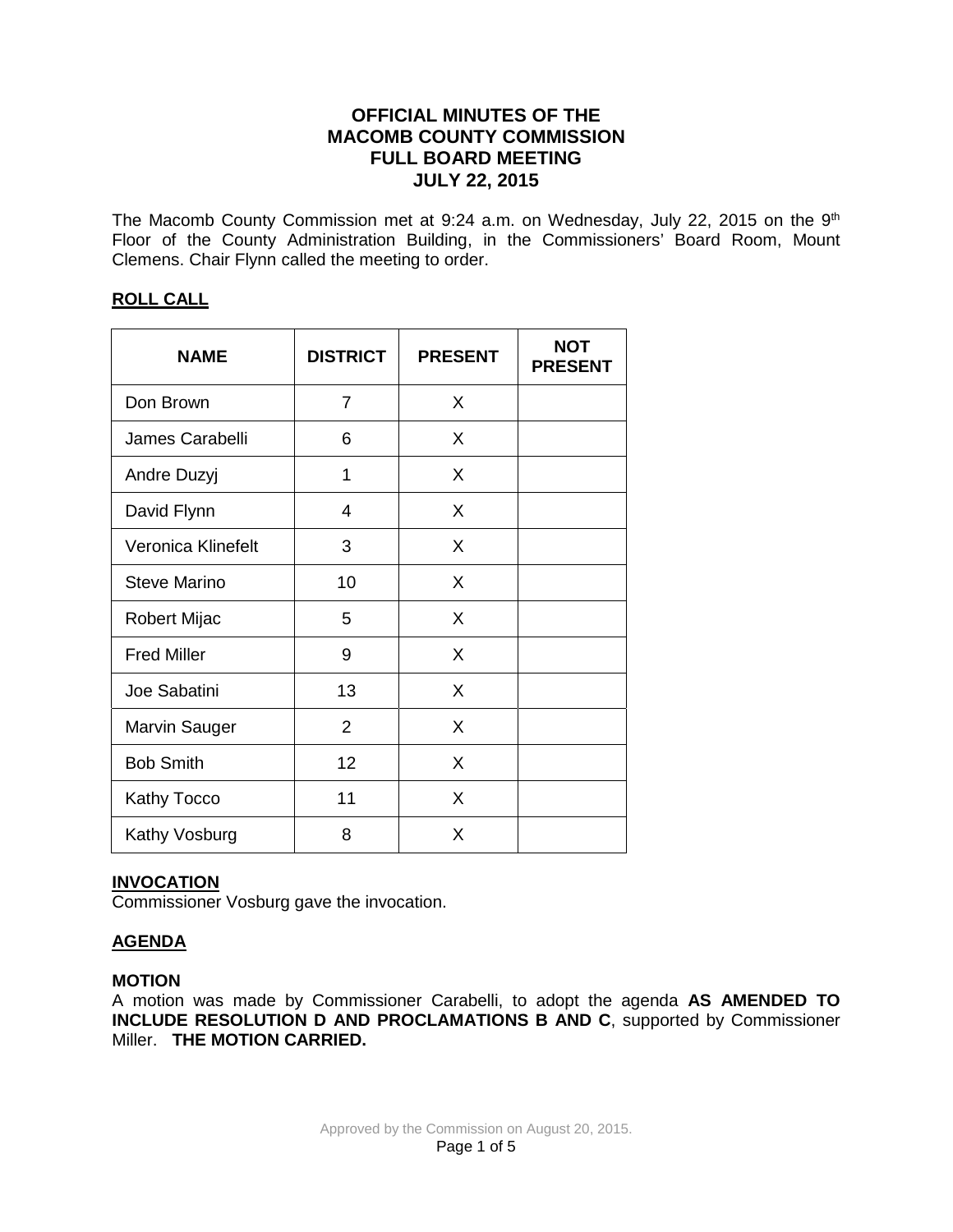### **MINUTES**

### **MOTION**

A motion was made by Commissioner Marino, to approve the minutes dated June 25, July 14 and July 16, 2015, supported by Commissioner Vosburg. **THE MOTION CARRIED.** 

### **PUBLIC PARTICIPATION**

None

# **CORRESPONDENCE FROM EXECUTIVE**

None

# **HEALTH AND HUMAN SERVICES COMMITTEE MEETING – July 20, 2015**

No committee recommendations.

# **INFRASTRUCTURE/ECONOMIC DEVELOPMENT COMMITTEE MEETING – July 21, 2015**

No committee recommendations.

### **FINANCE COMMITTEE MEETING – July 22, 2015**

The reading of the recommendations from the Finance Committee was waived and a motion was made by Chair Miller, supported by Vice-Chair Brown, to adopt the committee recommendations.

- **R15-167** Approve a contract with Altarum Institute to conduct long-term strategic planning for the Department of Veterans Affairs in the amount of \$34,308; further, a copy of this Board of Commissioners' action is directed to be delivered forthwith to the Office of the County Executive.
- **R15-168** Approve the substantial amendment to the 2013 Annual Action Plan; further, a copy of this Board of Commissioners' action is directed to be delivered forthwith to the Office of the County Executive. (Record Klinefelt and Vosburg NO votes).
- **R15-169** Approve an amendment to the Health Grant Calendar Year Fund 220 for funding from the Michigan Department of Environmental Quality (MDEQ) in the amount of \$5,200 for the 2015-2016 Inland Beach Monitoring Project Grant; further, this budget action addresses budgetary issues only. It does not constitute the Commission's approval of any County contract. If a contract requires Commission approval under the County's Contracting Policy or the County's Procurement Ordinance, such approval must be sought separately; further, a copy of this Board of Commissioners' action is directed to be delivered forthwith to the Office of the County Executive.
- **R15-170** Approve a contract between the Department of Roads and Shelby Township outlining the scope of work and cost sharing for hot mix asphalt repairs on residential streets; further, a copy of this Board of Commissioners' action is directed to be delivered forthwith to the Office of the County Executive.
- **R15-171** Approve a contract between the Department of Roads and Shelby Township outlining the scope of work and cost sharing for concrete pavement repairs on residential streets; further, a copy of this Board of Commissioners' action is directed to be delivered forthwith to the Office of the County Executive.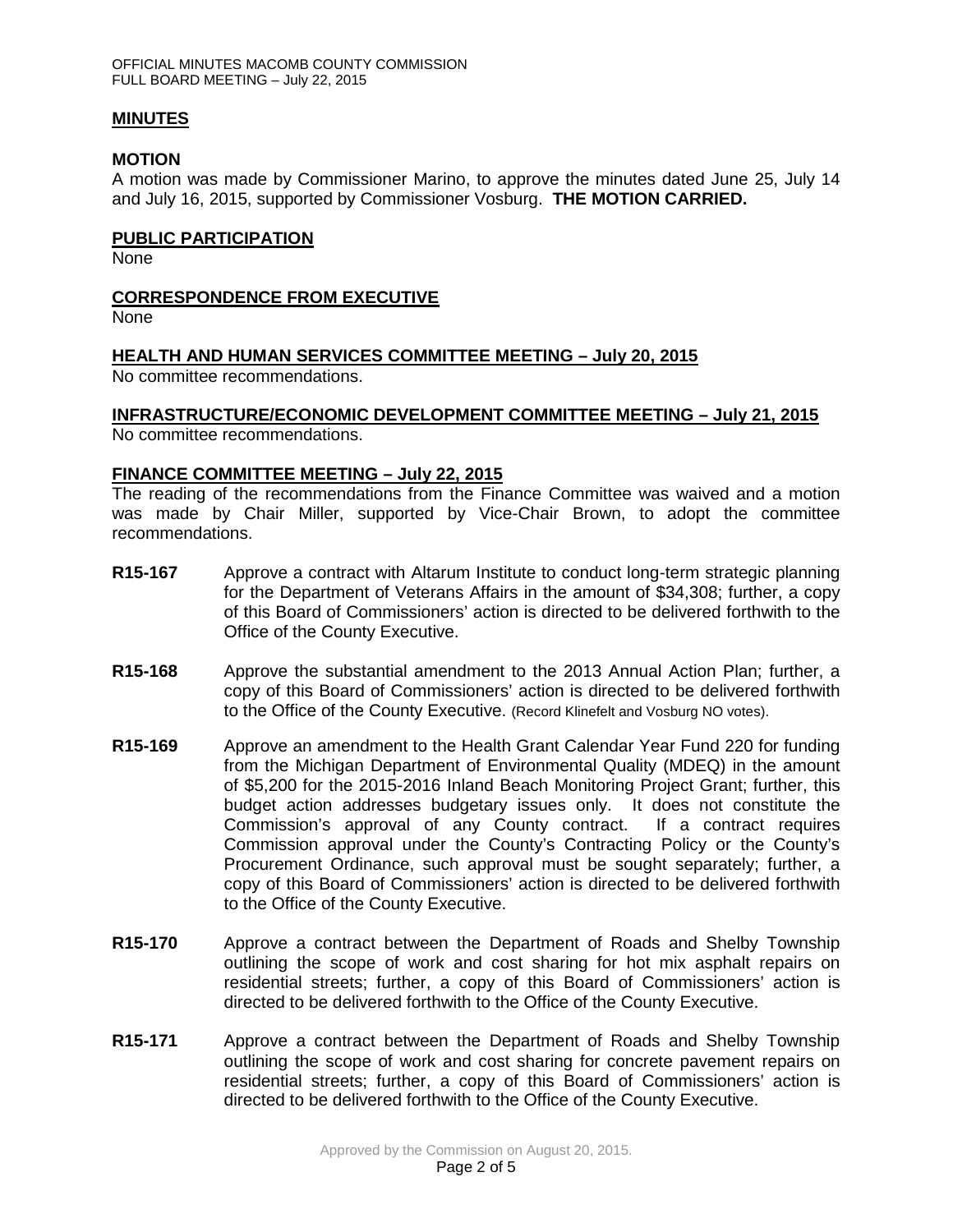- **R15-172** Approve a contract with the Road Commission for Oakland County for the rightof-way acquisition for the future reconstruction of Dequindre Road; further, a copy of this Board of Commissioners' action is directed to be delivered forthwith to the Office of the County Executive.
- **R15-173** Approve the award of bid and contract for the 2015 Pavement Preservation Program for asphalt repairs to Cadillac Asphalt, LLC in the amount of \$2,488,471.65; further, a copy of this Board of Commissioners' action is directed to be delivered forthwith to the Office of the County Executive.

### **THE MOTION CARRIED.**

### **BOARD CHAIR REPORT**

### **MOTION**

**R15-174** A motion was made by Commissioner Marino to receive and file the Board Chair Report, supported by Commissioner Carabelli. **THE MOTION CARRIED.**

### **RESOLUTIONS**

#### **MOTION**

A motion was made by Commissioner Carabelli to adopt the following resolutions, supported by Commissioner Duzyj.

- **R15-175** Approving the FY 2016 Annual Implementation Plan (AIP) of the Area Agency on Aging 1-B (offered by Board; recommended by Health and Human Services Committee on 7-20- 15)
- **R15-176** Opposing the Funding Cuts to the Prevention and Public Health Fund Within House Amendment 525 to House Bill No. 1190 (offered by Duzyj; recommended by Health and Human Services Committee on 7-20-15) (No votes at committee meeting: Carabelli, Marino, Sabatini and Vosburg)
- **R15-177** Urging U.S. Government to Restore a Level Playing Field Through Open Skies Policy with Qatar and U.A.E. (offered by Carabelli; recommended by Infrastructure/Economic Development Committee on 7-21-15)

### **THE MOTION CARRIED.**

#### **MOTION**

A motion was made by Commissioner Carabelli to adopt the following resolution, supported by Commissioner Sauger.

**R15-178** Adopt Full Faith and Credit Resolution for Macomb Interceptor Drain 2015 State Revolving Fund Project (offered by Board Chair on behalf of Board; recommended by Finance Committee on 7-22-15)

#### A roll call vote was taken:

Voting Yes were: Carabelli, Sauger, Smith, Vosburg, Brown, Duyzj, Klinefelt, Marino, Mijac, Miller, Sabatini, Tocco and Flynn. There were 13 Yes votes. There were 0 No votes.

#### **THE MOTION CARRIED.**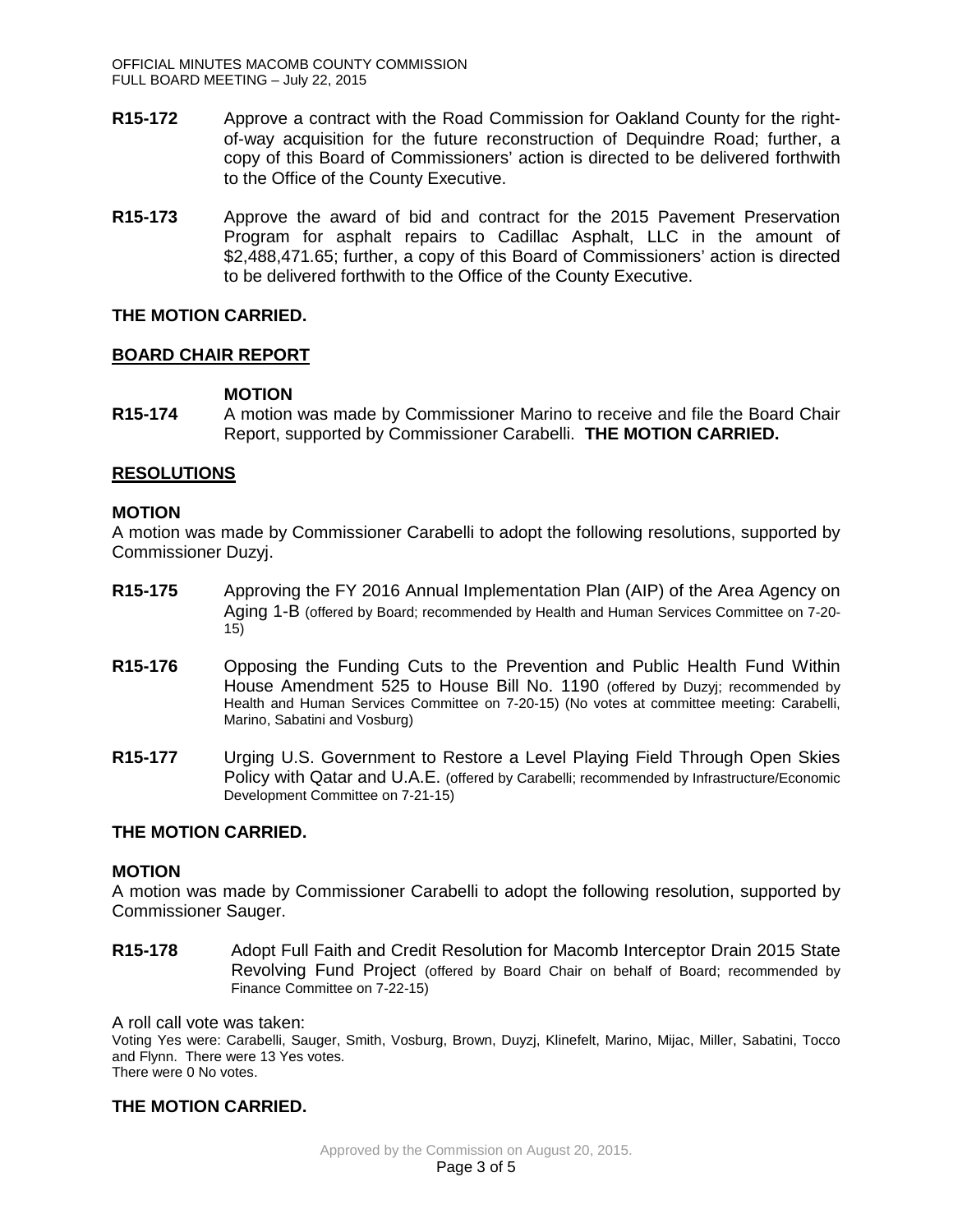# **PROCLAMATIONS**

### **MOTION**

A motion was made by Commissioner Carabelli to adopt the following Proclamations, supported by Commissioner Marino.

- **R15-179** Commending Center Line Reserve Police Unit Sergeant Steve Nitta for 20 Years of Service (offered by Sauger; recommended by Infrastructure/Economic Development Committee on 7-21-15)
- **R15-180** To Recommit to Full Implementation of the Americans with Disabilities Act (offered by Smith; recommended by Finance Committee on 7-22-15)
- **R15-181** Commending RE/MAX Suburban for Achieving 25 Years of Service in the Tri-County Area (offered by Sabatini; recommended by Finance Committee on 7-22-15)

#### **THE MOTION CARRIED.**

#### **NEW BUSINESS**

None

#### **PUBLIC PARTICIPATION**

None

#### **ROLL CALL**

| <b>NAME</b>          | <b>DISTRICT</b> | <b>PRESENT</b> | <b>NOT</b><br><b>PRESENT</b> |
|----------------------|-----------------|----------------|------------------------------|
| Don Brown            | $\overline{7}$  | X              |                              |
| James Carabelli      | 6               | X              |                              |
| Andre Duzyj          | 1               | X              |                              |
| David Flynn          | 4               | X              |                              |
| Veronica Klinefelt   | 3               | X              |                              |
| <b>Steve Marino</b>  | 10              | X              |                              |
| Robert Mijac         | 5               | X              |                              |
| <b>Fred Miller</b>   | 9               | X              |                              |
| Joe Sabatini         | 13              | X              |                              |
| <b>Marvin Sauger</b> | $\overline{2}$  | X              |                              |
| <b>Bob Smith</b>     | 12              | X              |                              |
| Kathy Tocco          | 11              | X              |                              |
| Kathy Vosburg        | 8               | X              |                              |